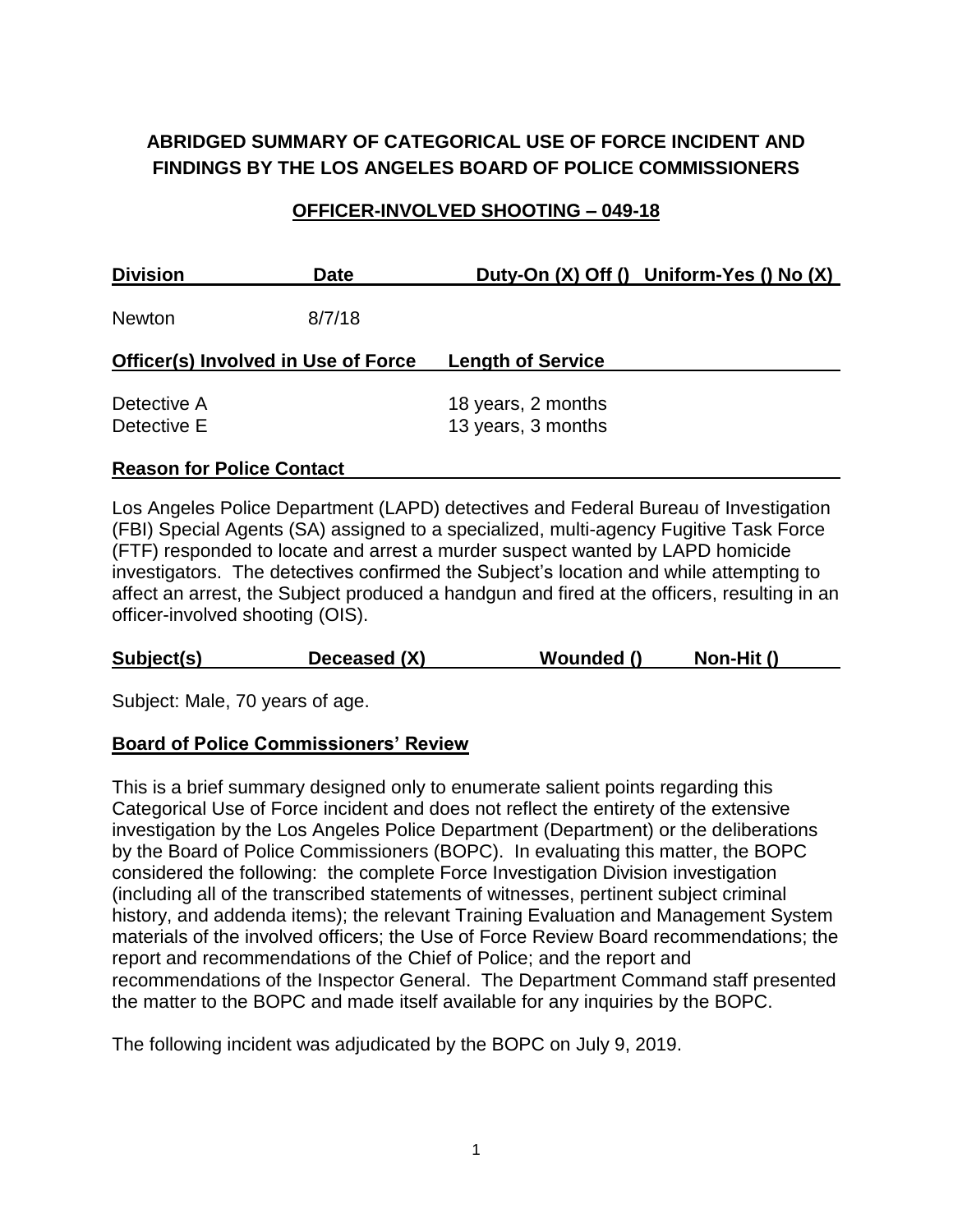## **Background**

The Subject had been living in a trailer at a business in Los Angeles, owned by Victim A, who evicted the Subject from the property with the assistance of his friend, Victim B. Victim A requested LAPD to respond and stand by while the Subject removed his property.

Approximately one hour later, Victims A and B were standing in front of the business when the Subject returned in his vehicle. As the Subject exited his vehicle he produced a revolver and fired several rounds at Victims A and B. Both victims were struck by the gunfire and collapsed to the ground. The Subject returned to his vehicle and fled the scene. Victim B survived his injuries; however, Victim A succumbed to his multiple gunshot wounds.

Homicide detectives responded to the location and assumed investigative responsibility for the murder of Victim A and the attempted murder of Victim B and identified the Subject. During the investigation, they also identified the Subject's vehicle, obtained the License Plate No. and obtained his cellular phone number. A felony arrest warrant was issued on the Subject and his vehicle and a search warrant was secured to obtain his cellular phone records and to electronically track his cellular phone.

### **Incident Summary**

Detectives contacted and met with FTF members, LAPD Detective A, and FBI Special Agent (SA) A to brief them on the murder investigation at the station. Detective A and SA A advised the detectives that the FTF would assist in arresting the Subject.

The FTF was a multiple agency task force, consisting of personnel from the FBI, LAPD, California Department of Corrections and Rehabilitation (CDCR), and Los Angeles County Probation (LACP). The purpose of the FTF was to locate and arrest violent fugitives who have committed violent crimes in the City of Los Angeles. They also locate and arrest violent criminals from other cities, states, or countries who have committed violent crimes and are believed to be in Southern California. The task force utilized several different electronic means to communicate with one another.

SA A informed the FTF that the Subject of information indicating that the Subject was in a particular geographic area, which included a motel.

Upon learning about this new information, Detective A conducted a tactical operational briefing at the FTF office located at the Police Headquarters Facility (PHF). The briefing occurred with LAPD Detectives B, C, D, E, and F in attendance.

During the briefing, each detective was provided documentation, which contained a Department of Motor Vehicle printout complete with the Subject's photograph and physical descriptors. In addition, the Detectives were provided with a photograph of his vehicle and registration information. A synopsis of the crime, including information on the outstanding murder weapon and additional firearms registered to the Subject, was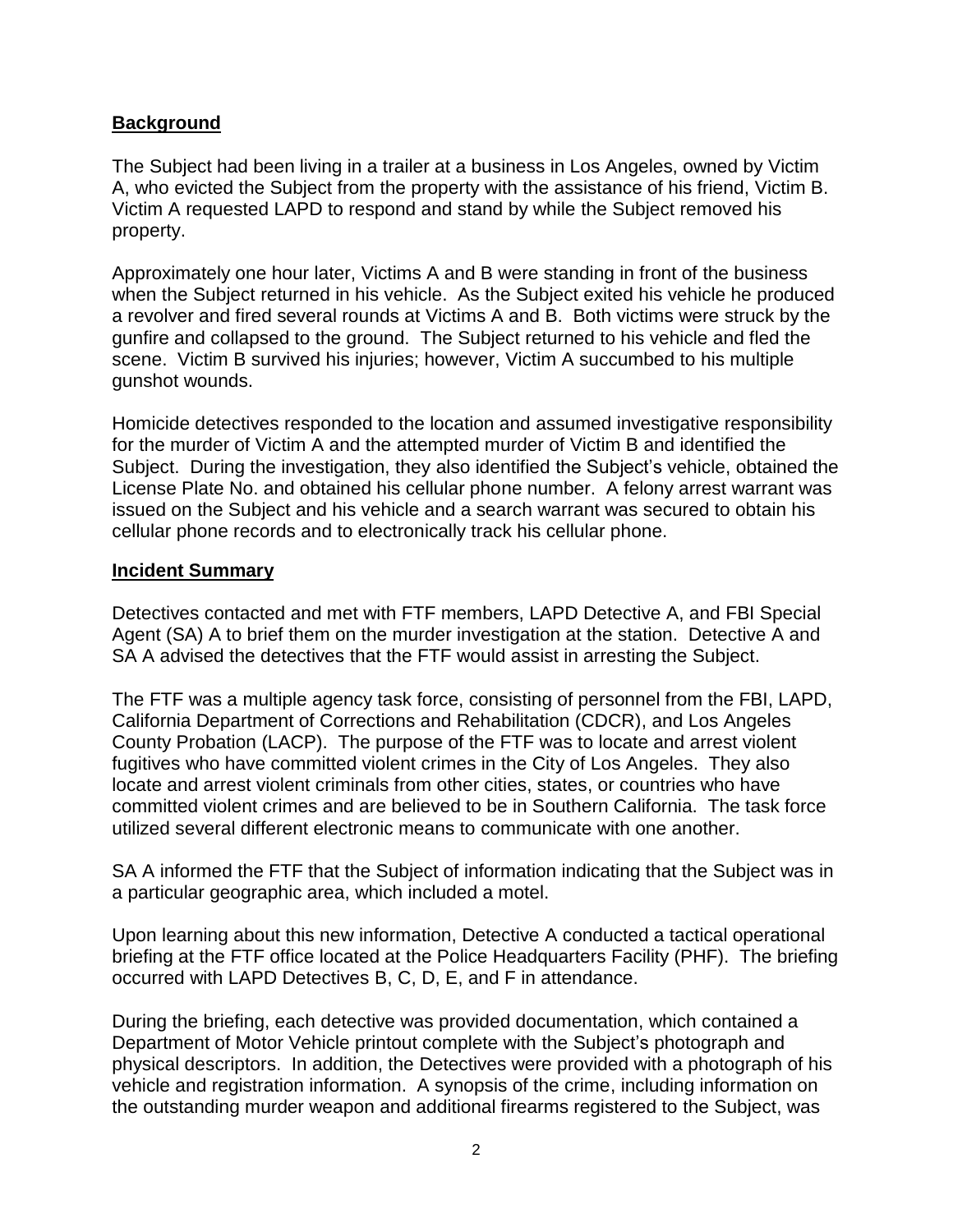provided along with a satellite image of the area where Subject's EBT card had been used.

Detective A, along with Detectives E and F, advised the FTF members they planned to drive to the area to look for any evidence of the Subject's presence. According to Detective A, prior to driving to the location in their individual vehicles, he/she met with Detectives E and F and discussed their game plan.

Detective A specifically outlined to Detectives E and F that if the Subject was spotted or identified as being in the area, they would not take any enforcement action. Detective A advised that the plan would be to call in FTF reinforcements, make the necessary notifications, and employ the safest tactical plan to approach and arrest the Subject. In addition, if the situation dictated, a call for uniformed patrol resources would be made.

As the three Detectives drove toward the area, Detective A called the Los Angeles Clearing House (LACLEAR) and Area Watch Commander and advised that the FTF would be working in the area. At the direction of Detective A, Detective E called Communications Division (CD) to advise they would be in the area.

Detective F was the first to arrive in the area and drove past the motel when he observed the Subject's vehicle in the parking lot of the motel. Detective F verified the license plate and notified Detective A, who in turn, telephoned Detective B. Together they discussed the plan to monitor the vehicle and to notify uniformed patrol resources if the Subject was to either drive or walk out of the motel.

Detective A sent out a text message to all FTF members requesting their response to the area. That message was sent to Detectives B, C, and D as well as SA's A and B.

Detective E telephoned CD and updated their status and location (Code Six) as Detective A contacted Air Support Division (ASD) and the Watch Commander to notify them they were now surveilling a vehicle wanted in connection with a murder.

Additionally, Detective B wrote a brief synopsis of the homicide and pertinent information regarding the Subject, including his criminal history and a description of the weapons that were registered to him. Detective B then met with Lieutenant A. Detective B advised Lieutenant A that they would maintain surveillance and notify Patrol if the Subject was to leave the motel. Once it had been determined that the Subject was residing at the motel, the FTF would formulate an operational plan to apprehend him.

As the FTF members converged on the motel, information was provided that included pictures of the Subject, his vehicle license plate number, and background information including the Subject's descriptors and those of the weapons registered to him.

As FTF personnel arrived at the location, each investigator with the exception of Detectives C and F donned their ballistic vests with bold letters across the front and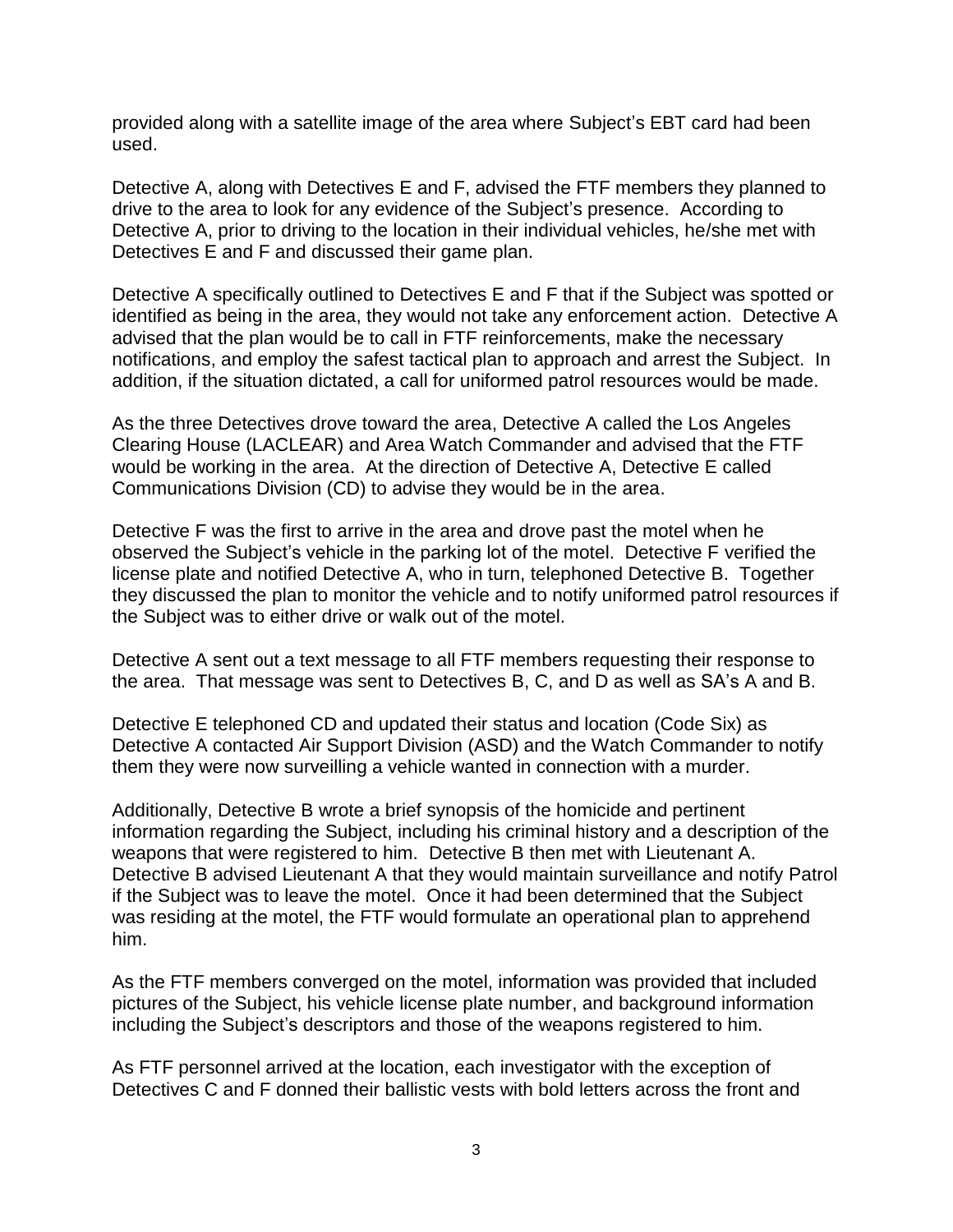back that identified them as police. Detective B identified him/herself as the Incident Commander, determined sufficient personnel were present, and that a secure perimeter had been established around the motel.

Collectively, the FTF members discussed that they needed to identify that the Subject was in fact residing at the motel and that he was currently on the property. The discussions, via their FBI radios installed in their vehicles, led to a plan that involved Detectives C and F entering the motel and contacting management.

The plan called for Detective C to be the contact person while Detective F covered Detective C. Detective F was to maintain an open line on his/her cellular phone with Detective D for the purpose of providing updates on their contact with management. Detective D in turn would broadcast the information he/she received from Detective F over the FBI radios so that each FTF member had a clear picture of what was happening inside the motel.

With all FTF members aware of the plan, Detective C drove his/her vehicle into the motel parking area. Detective F was in the front passenger seat. With the motel property clear of guests, Detectives C and F entered the office. Detective C identified him/herself to the clerk (Witness A) and provided her with a photograph of the Subject. Witness A identified the Subject as a guest staying in a room, located on the second floor, and confirmed he drove the vehicle that was in the parking lot. Additionally, Witness A believed the Subject was currently inside his room and that the Subject would come to the office between a particular timeframe to pay for an additional night, as that had been his practice.

Detectives C and F returned to their vehicle and drove out of the motel property. Detective F drew up a rough sketch of the interior of the motel including the position of the Subject's room and the location of the motel office (lobby), which he/she shared with the FTF members via the group text message.

According to Detective B, with the intelligence garnered, the FTF began to roundtable various tactical plans to safely approach and apprehend the Subject. They determined the Subject had a tactical advantage, as the door and window of his room overlooked the motel's office, parking area, and breezeway/driveway (entrance). Additionally, the landing outside the Subject's second floor motel room was very narrow with a minimal railing along the outer edge providing little protection from falling to the parking area below. Therefore, the FTF determined any attempt to apprehend the Subject while he was inside his room would place an arrest team at a tactical disadvantage.

Detective B considered the option of contacting Special Weapons and Tactics (SWAT); however, due to his/her prior experience within Metropolitan Division and the FTF, Detective B did not believe this scenario met the criteria for a SWAT callout. However, if during the tactical scenario Subject did become barricaded within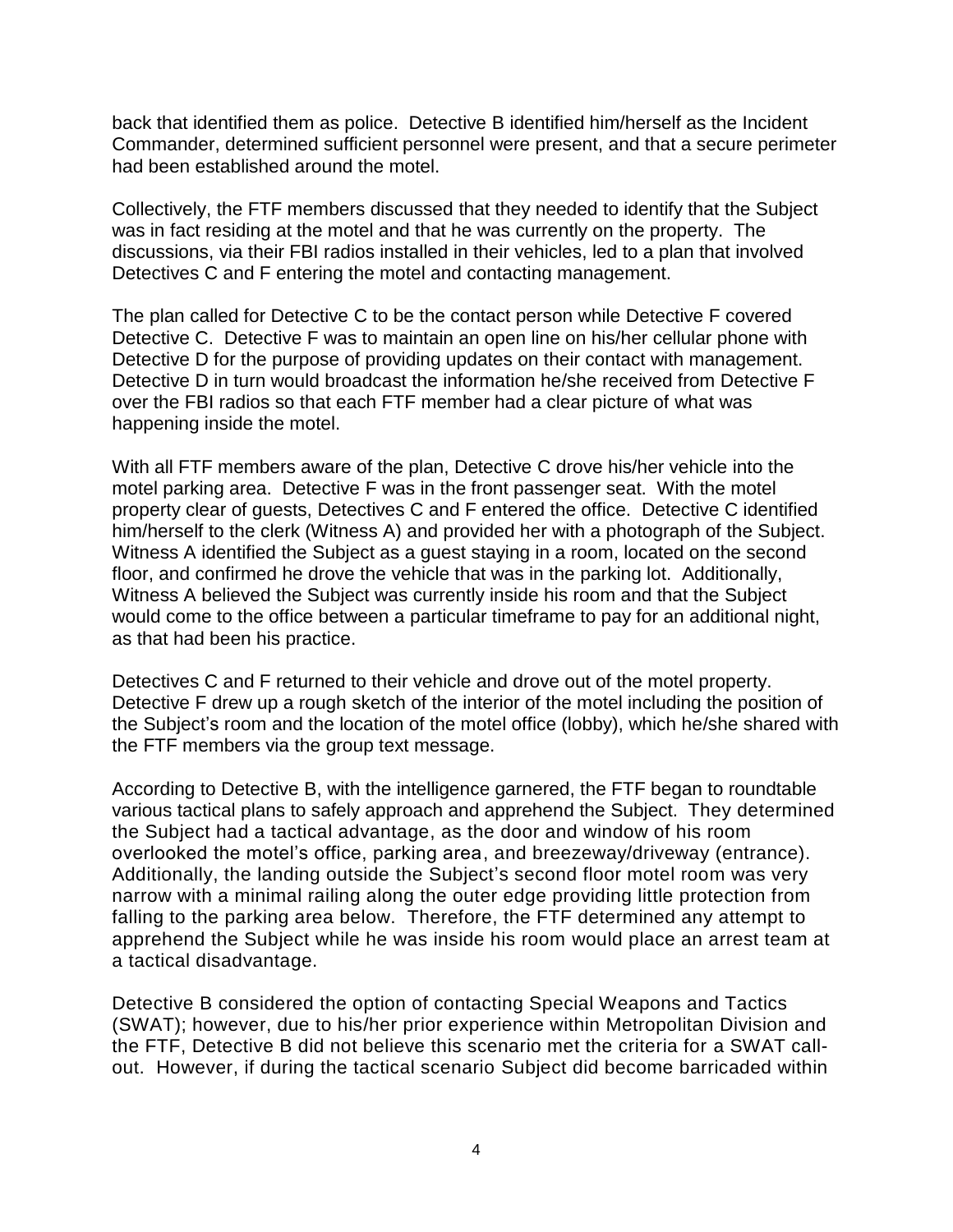his motel room, Detective B indicated he/she planned to notify SWAT and await its arrival.

After discussing various options as well as routes available to the Subject, the FTF determined the optimal plan would be to apprehend the Subject in the parking area after he paid his bill and exited the motel office. They believed waiting for the Subject to exit his room and conduct his business in the office would minimize the chance of escalating the situation and decrease the likelihood of him being armed.

As is the practice of the FTF, collectively they discussed their tactical options and concerns and developed a plan that was ultimately approved by Detective B. The tactical plan called for Detectives C and F, together in Detective C's vehicle, to drive into the motel and park on the side of the parking lot. The intention was to have the detectives in place prior to the time the Subject was expected to exit his motel room.

This provided an advantage as Detectives C and F could positively identify the Subject and alert the assembled arrest team of his presence, activity, and location. Additionally, by placing Detective's C and F inside the motel property, they could survey the property and alert the arrest team of the appropriate time to initiate their tactical plan or, if needed, to abort their plan due to the presence of an unexpected motel guest.

Once the Subject exited his room and was positively identified, the arrest team would gather on foot near the main entrance/breezeway to the motel. As the Subject entered the motel office, Detective C, after verifying the motel property was clear of any uninvolved civilians, would alert the arrest team. As discussed, the arrest team would move into the breezeway and assemble along the wall. They would then wait for Detective C to notify them that the motel was safe and that the Subject was exiting the office before initiating any further action to apprehend him. Once the Subject exited the office and stepped into the parking area, he would be standing in front of a large cement wall providing an optimal background for the arrest team in the event an OIS occurred.

The individual assignments in the arrest team were assigned by Detective B and were discussed and clearly understood by every team member. The plan called for lethal and less-lethal weapons to be assembled in a tactical formation. The assignments and tactical formation were as follows: Detective A was to be at the front of the formation armed with a shotgun. He/she would be followed by SA A who was to be armed with his rifle. Third and fourth in line were Detectives D and E, armed with a TASER and beanbag shotgun, respectively. SA B followed Detective D and would be responsible for handcuffing the Subject. Detective B was to bring up the rear with the assignment of coordinating the tactical operation and handling all communications.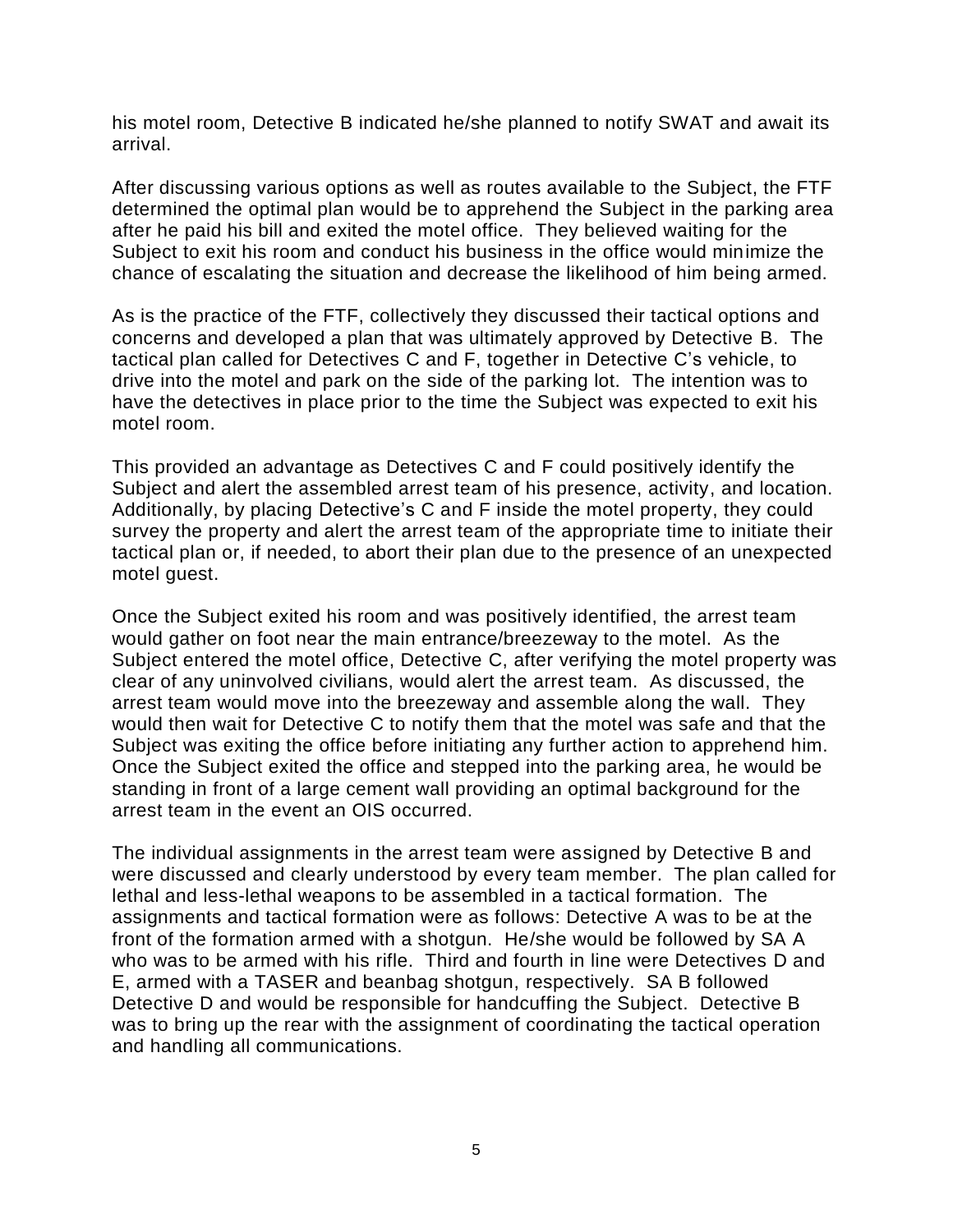Prior to implementing the above tactical plan, the FTF members discussed via their FBI radios that Detective C would have the final word to initiate the approach of the arrest team, to apprehend the Subject, or to abort the plan altogether. This decision would be based on Detective C's continued analysis of the activity at the motel. The discussion also covered other scenarios, including the possibility that the Subject might exit his room, walk directly to his car, and/or drive out of the motel parking lot. If this occurred, the plan was to follow him and broadcast to CD. FTF members would continue until uniformed officers arrived, at which time they would relinquish following the Subject.

Additionally, as part of their preparedness to affect an arrest, FTF members sent Department Use of Force and Use of Deadly Force Policies, as well as policies covering the use of the bean bag shotgun and TASER to each member's cellular phone to review. With the plan outlined and discussed with all FTF members and an acknowledgement from each that they understood their role, the plan was initiated. Detectives C and F drove onto the motel property and parked in a corner of the parking lot, out of view of the Subject's room.

Detective C telephoned the motel management and spoke with Witness A. From her office, Witness A could monitor the motel video surveillance system and identify when the Subject opened his door and stepped out of his room. Witness A agreed to call Detective C and alert him/her to the Subject's presence outside of his room. Detective C instructed Witness A to assist the Subject with his business transaction and then calmly walk toward the rear of the office suite, thereby providing her distance and cover from any activity that occurred while the FTF apprehended the Subject. Witness A was told the officers would not take any action while the Subject was in the office. The motel office suite was separated from the public by a plexiglass barrier that extended from the countertop to the ceiling.

The motel had a video surveillance system that captured the OIS. The following descriptions of the incident were derived from those videos and from the statements of all individuals interviewed.

Witness A called Detective C to inform him/her that the Subject had opened his door and exited his room. At that time, Detective C drove forward and parked along the wall of the motel property, providing him/her with an unobstructed view of the parking area, motel rooms, stairwells, and office. The Subject was visible to Detectives C and F as he stood on the ground floor near the trashcans.

As Detectives C and F had planned, Detective C exited the vehicle and placed an orange traffic cone to the rear of his/her truck giving the appearance that he/she was a construction worker. In the meantime, Detective F remained seated in the passenger seat of the vehicle and continued broadcasting updates to the FTF members who were still outside the motel.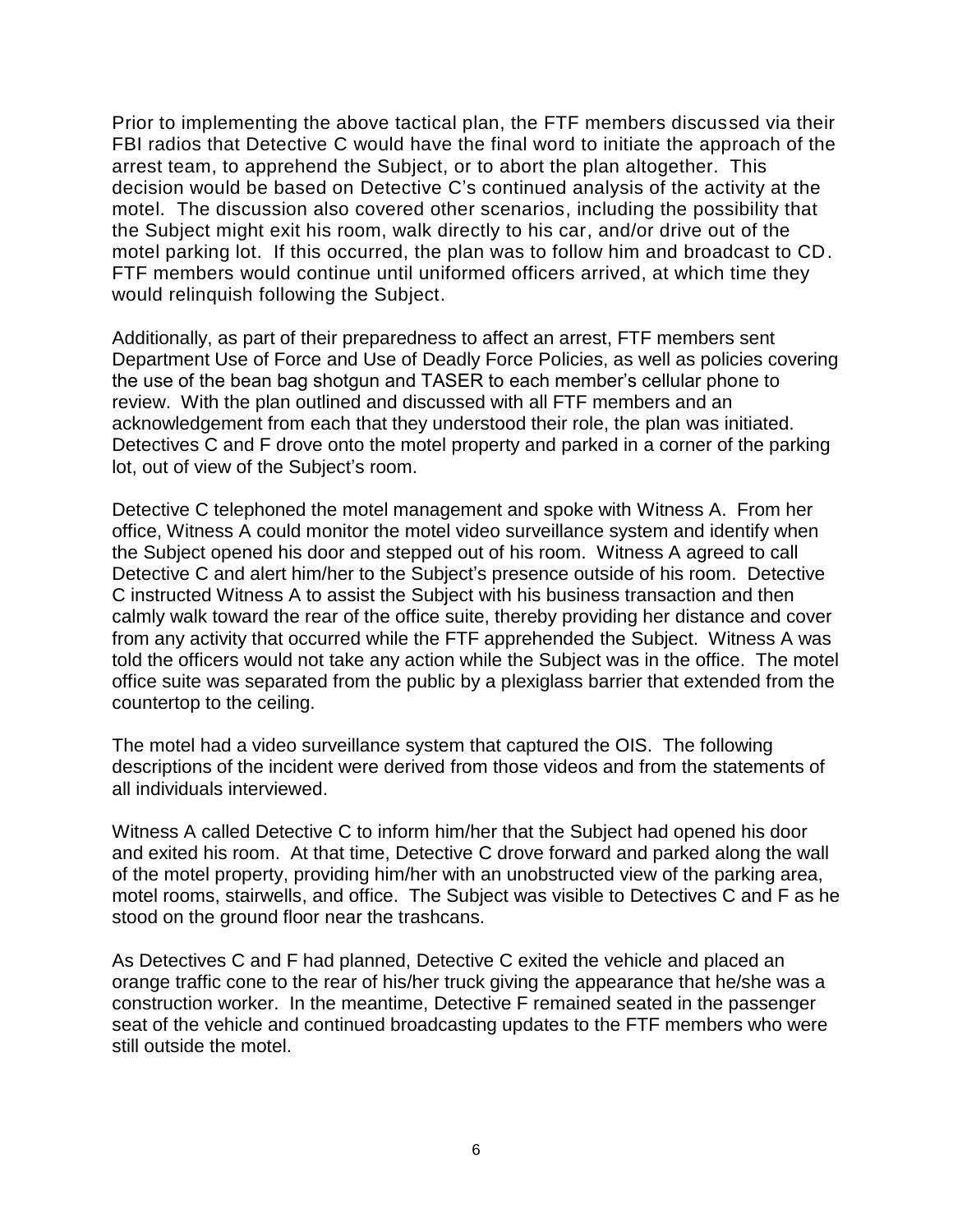Detective C positively identified the Subject and advised Detective F of the positive identification. Detective F broadcast that identification had been confirmed and that the Subject was walking toward, and ultimately into, the office.

As planned, the contact team gathered near the opening to the breezeway. Upon hearing the Subject was inside the office, the team moved into the breezeway to wait for Detectives C and F to update them on the Subject's exiting the office and confirmation that it was safe to proceed with the plan. Detective B broadcast to CD that they were Code-Six on a murder Subject and provided the location.

As the Subject conducted his transaction inside the office, the contact team assembled along the wall of the breezeway. Special Agent A positioned him/herself against the wall, armed with a rifle. Detective A, armed with his/her shotgun, was to the left of and abreast with SA A. Detective E was next in line, armed with a beanbag shotgun, followed by Detective D, armed with a TASER. Detective B was at the rear of the contact team.

According to Detective A, as he/she was moving forward into position in the breezeway, he/she spotted the window to his right. Detective A was not positive, but he/she was concerned the window looked out into the breezeway from the office. At about this time, Detective A observed movement in the window and announced this to other task force members. The window had not been discussed during any of the preparatory briefings.

Analysis of the motel surveillance video inside the office verified that the Subject had walked toward the window. The Subject initially looked toward the right then to the left. Upon looking left, he appeared to be surprised and immediately reached his left hand into his front left pants pocket and removed a revolver. As the Subject transitioned the revolver to his right hand, he turned toward the door and pushed it open.

Detectives C and F saw the Subject opening the office door. Detective F immediately broadcast this to the arrest team, however neither detective saw the pistol in the Subject's hand until he was out of the office, turning toward the arrest team and raising it in their direction.

Analysis of the motel surveillance video showed that the Subject exited the office door and immediately turned to his left toward the arrest team gathered in the breezeway. With the pistol in his right hand, he turned the corner and, from an approximate distance of six feet, raised it up and pointed it at the arrest team.

As Detective B was broadcasting to CD, the Subject began firing at the arrest team, striking SA A on the left wrist. The Subject acquired a two-handed shooting position and fired a total of three rounds. In response to the Subject's gunfire, SA A and Detectives A and E returned fire. The Subject was struck by the return fire and collapsed to the ground in a prone position.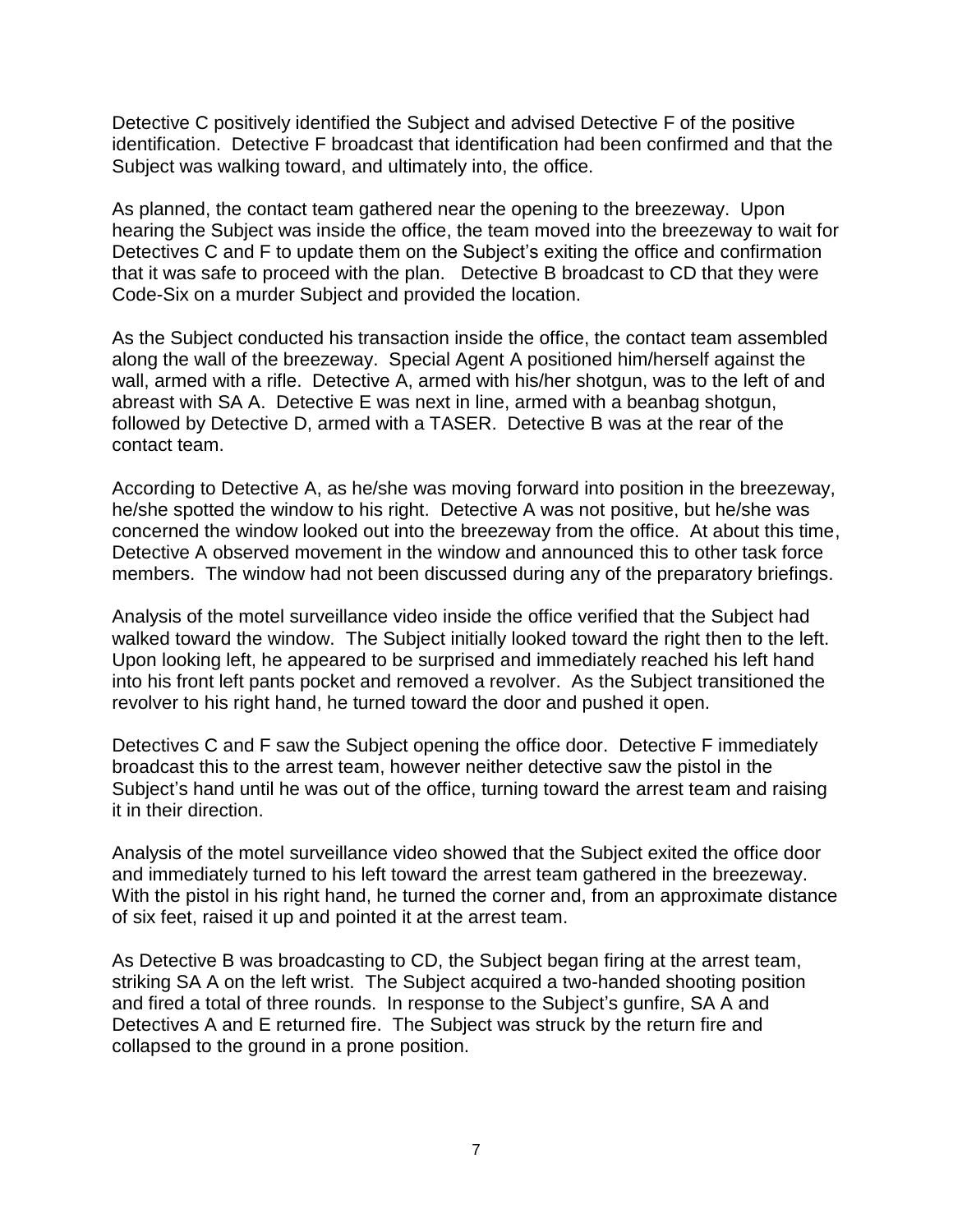Once the gunfire began, Detective C positioned him/herself behind a vehicle parked between him/her and the office to avoid cross fire. Detective F initially remained seated in the passenger seat of his/her vehicle and exited as the gunfire was stopping.

The analysis of the surveillance video showed SA A's left hand falling from his rifle as he/she was struck by gunfire. However, SA A immediately reacquired a shooting platform with his/her left hand supporting his/her rifle and engaged the Subject. SA A fired seven rounds at the Subject before taking him/herself out of the scenario by stepping back toward the sidewalk.

According to Detective A, he/she had his/her shotgun at the low-ready position as the Subject suddenly appeared around the corner with the pistol raised in Detective A's direction. Without warning, the Subject began firing rounds at Detective A and his/her partners. According to Detective A, to stop the immediate threat, he/she raised the barrel of his/her shotgun, disengaged the safety, and began firing at the Subject as he/she (Detective A) moved to his/her left. Detective A fired all five rounds from his/her shotgun from an increasing distance of eight to eighteen feet.

According to Detective A, he/she continued assessing the Subject as he/she (Detective A) fired each round and believed, based on his/her assessments, that the Subject was still actively shooting at him/her. Detective A described feeling rounds fired from the Subject flying past his/her head and, unbeknownst to Detective A, his/her tactical light mounted on his/her shotgun was struck by the Subject's gunfire. The investigation revealed one bullet impact on the wall immediately behind Detective A. While investigating the incident, detectives watched the motel surveillance video footage and observed Detective A moving to his/her left during the OIS. In order to more accurately understand the incident, investigators showed Detective A the video and asked him/her to explain his/her actions. According to Detective A, he/she believed he/she moved to his/her left, away from the gunfire, and with the intent to draw the gunfire away from his/her team.

Investigators further analyzed the motel surveillance video and identified Detective A's shooting positions in relation to Subject's positions and actions. Detective A's position for each of his/her first three shotgun rounds was identified through the video evidence. According to the video, the Subject was standing and holding his pistol pointed in the direction of the detectives during each of Detective A's first three shots.

Investigators were unable to positively identify Detective A's fourth and fifth shotgun rounds. The analysis of the video indicated the Subject was still holding his pistol as he was falling back and ultimately down to his knees as Detective A fired those two rounds. Detective A fired his/her five shotgun rounds in approximately two to three seconds.

After firing the fifth and final round from his/her shotgun, Detective A felt his/her weapon go dry. Detective A released his/her hold of the shotgun, allowing it to hang freely by the sling attached to his/her torso and transitioned to the pistol holstered on his/her right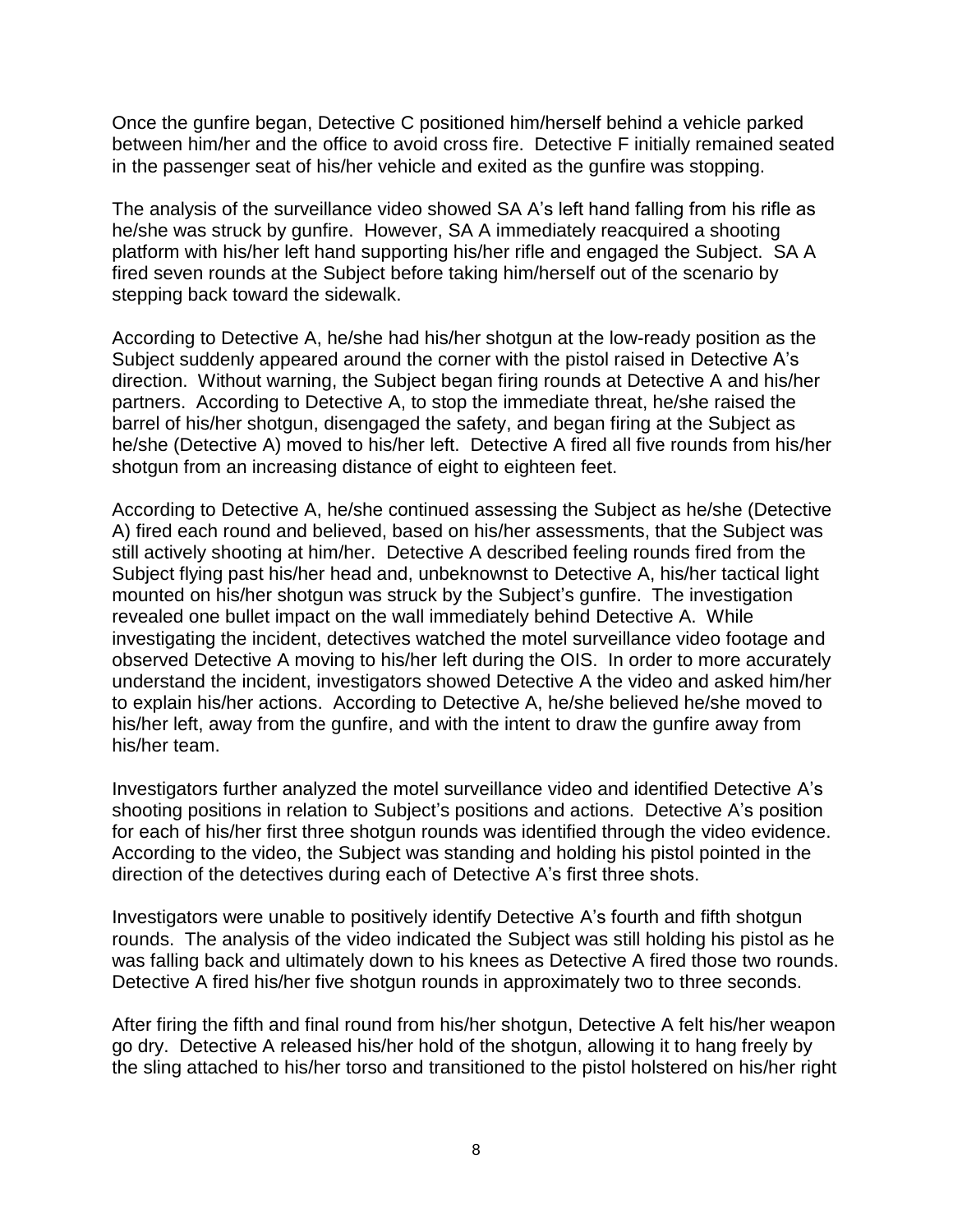hip. Detective A unholstered his/her pistol with his/her right hand as he/she continued moving to the left.

The analysis of the motel surveillance video showed the Subject falling to the ground. However, according to Detective A, during the transition to his/her pistol, Detective A perceived that the Subject was still trying to shoot him/her and his/her team. Believing the Subject was still actively engaged in the gunfight, Detective A acquired a twohanded, standing shooting position and fired three pistol rounds at the Subject. The three rounds were fired from an approximate distance of ten feet. According to Detective A, he/she assessed between each round and continued firing until he/she believed the Subject was no longer moving and was no longer a threat.

The analysis of video evidence determined that Detective A unholstered his/her pistol approximately two to three seconds after firing his/her last shotgun round. Detective A acquired a two-handed shooting position and fired the three pistol rounds within two seconds. According to the video, the Subject was in a prone position and the pistol had fallen out of his hand and away from his body. Detective A was unaware the pistol was no longer in the Subject's possession.

Detective E formed up third in line behind SA A. While in the breezeway, Detective E was adjusting his/her equipment and dropped his/her flashlight onto the ground. Immediately following that, he/she heard someone from the team announce there was movement in the window. According to Detective E, without any warning, he/she heard gunshots and then saw the accompanying muzzle flash and knew they were being fired upon.

According to Detective E, he/she dropped the beanbag shotgun to the ground and unholstered his/her pistol as the situation had now escalated to that of one involving the threat of serious bodily injury or death. As Detective E was doing this, he/she heard SA A make a distinctive noise of pain that coincided with the Subject's gunshots. Detective E believed SA A had been struck by the gunfire. According to Detective E, his/her primary goal was to protect SA A, him/herself, and the FTF from additional gunshots.

Detective E moved to his/her left behind SA A and forward toward the parking area to engage the Subject and stop the threat. Detective E continued to move forward until he/she had a visual of the Subject. Detective E saw that the Subject was down on the ground and believed he was moving and looking in Detective E's direction.

Detective E could not see the Subject's hands but believed he was actively shooting at him/her (Detective E), as Detective E could still hear gunfire and saw what he/she described as smoke. Detective E acquired a two-handed, standing shooting position, and fired seven rounds at the Subject from his/her pistol. All seven rounds were fired from an approximate distance of 15 feet. According to Detective E, he/she assessed each gunshot and continued firing rounds at the Subject until the Subject stopped firing at him/her.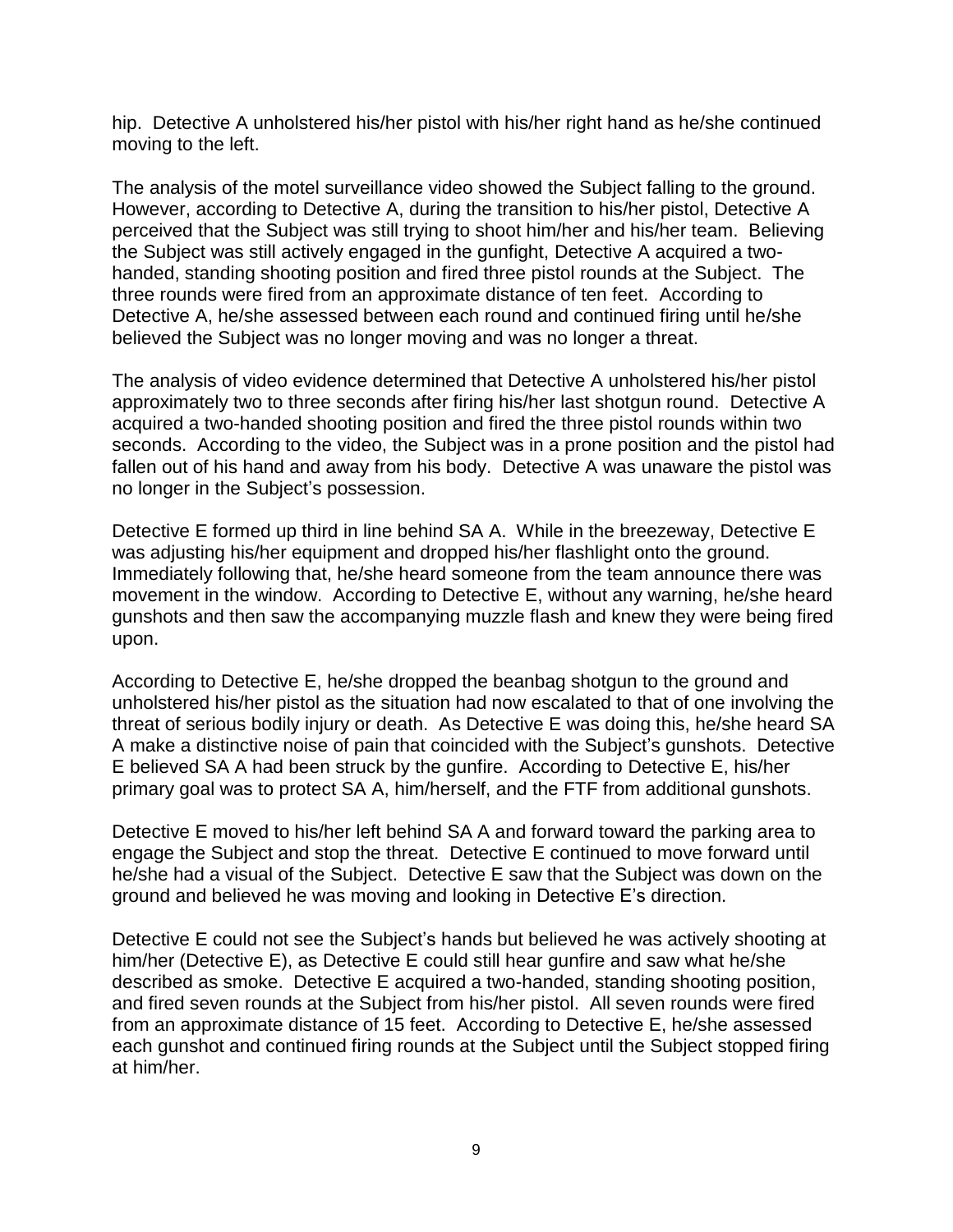An analysis by investigators of video evidence indicated that Detective E was in a shooting position and possibly firing his/her first round approximately five seconds after the Subject fired his first round.

Detective D was fourth in line in the breezeway when he/she saw the Subject's hand, with a revolver in it, come around the corner and fire rounds in their direction. Detective D unholstered his/her pistol and moved forward until he/she had a visual of the Subject down on the ground. Detective D advised Detective E to holster his/her pistol and handcuff the Subject while Detectives A and D covered Detective E with their pistols. Detective E holstered his/her pistol and approached the Subject. Detective E handcuffed the Subject without incident and placed him onto his side into a rescue breathing position.

According to Detectives A, D, and E, they became aware that the Subject's pistol was on the ground when they approached and handcuffed him.

After the Subject was in custody, FTF members directed their attention toward the Subject's room. According to Detective B, the Los Angeles Fire Department (LAFD) personnel would not enter the motel until the property, including the Subject's room, was determined to be safe. Detective A took a position of cover behind a vehicle in the parking area and conducted a tactical reload as he/she directed his/her attention toward the room and directed others to do the same.

As uniformed personnel arrived at scene, FTF members briefed them and directed them to conduct a sweep of the room for any individuals related to the Subject. A team was formed to clear the room, which revealed no additional suspects inside. The room was secured until homicide detectives were able to serve a search warrant for evidence related to their murder investigation.

Detective B separated Detectives A and E and monitored them until additional supervisors arrived at scene. With the motel determined to be secure, LAFD l attended to the Subject. The Subject did not respond to the emergency medical treatment and was determined to be deceased by LAFD personnel.

## **Los Angeles Board of Police Commissioners' Findings**

The BOPC reviews each Categorical Use of Force incident based upon the totality of the circumstances, namely all of the facts, evidence, statements and all other pertinent material relating to the particular incident. In every case, the BOPC makes specific findings in three areas: Tactics of the involved officer(s); Drawing/Exhibiting of a firearm by any involved officer(s); and the Use of Force by any involved officer(s). Based on the BOPC's review of the instant case, the BOPC made the following findings:

## **A. Tactics**

The BOPC found Officers A, B, C, and D's tactics to warrant a finding of Administrative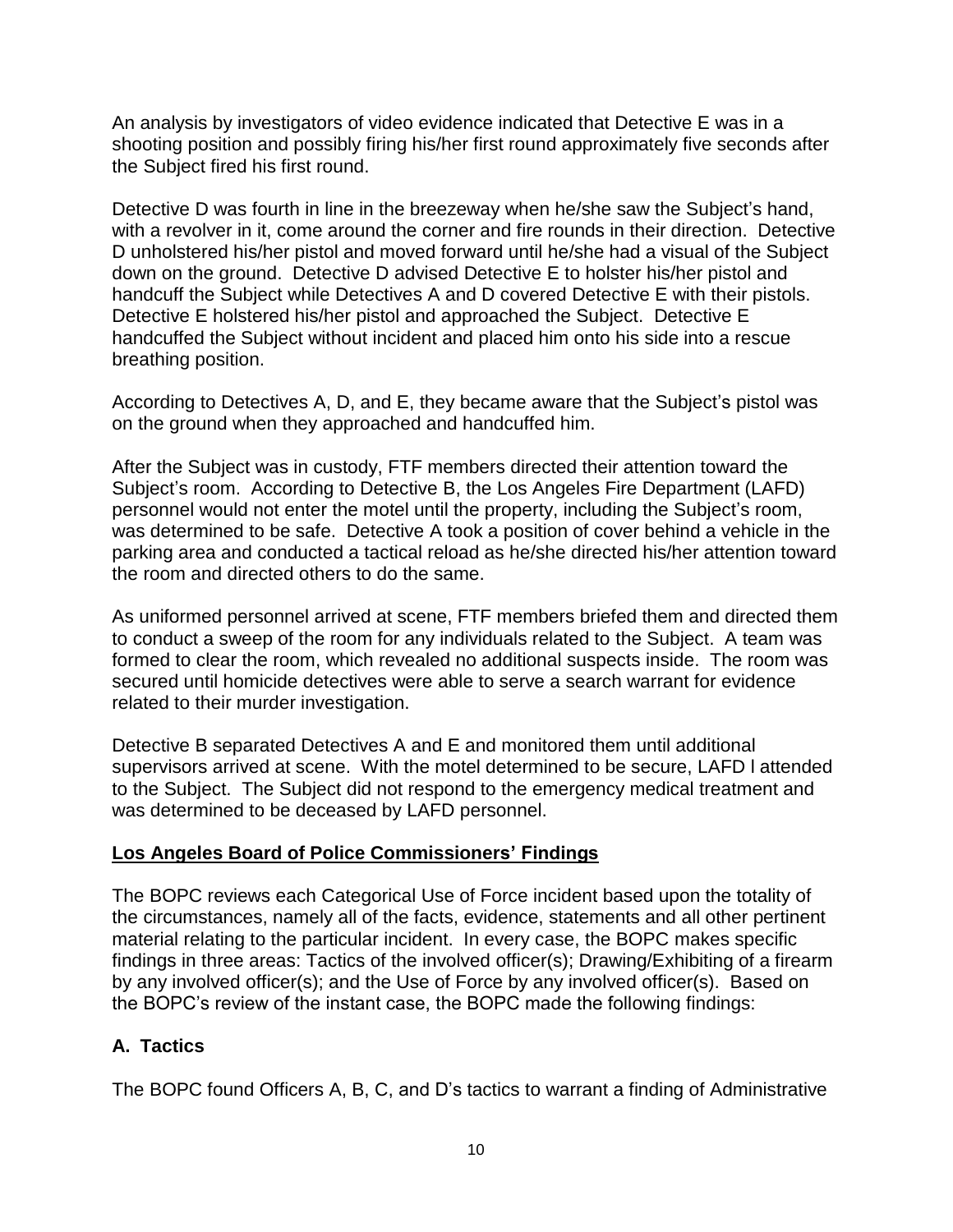Disapproval. The BOPC found Detectives E and F's tactics to warrant a Tactical Debrief.

# **B. Drawing and Exhibiting**

The BOPC found Detectives A, D, E, and F's drawing and exhibiting of a firearm to be In Policy.

## **C. Lethal Use of Force**

The BOPC found Detectives A and E's lethal use of force to be In Policy.

## **Basis for Findings**

In making its decision in this matter, the Commission is mindful that every "use of force by members of law enforcement is a matter of critical concern both to the public and the law enforcement community. It is recognized that some individuals will not comply with the law or submit to control unless compelled to do so by the use of force; therefore, law enforcement officers are sometimes called upon to use force in the performance of their duties. It is also recognized that members of law enforcement derive their authority from the public and therefore must be ever mindful that they are not only the guardians, but also the servants of the public. The Department's guiding value when using force shall be reverence for human life. Officers shall attempt to control an incident by using time, distance, communications, and available resources in an effort to de-escalate the situation, whenever it is safe and reasonable to do so. When warranted, Department personnel may objectively use reasonable force to carry out their duties. Officers who use unreasonable force degrade the confidence of the community we serve, expose the Department and fellow officers to legal and physical hazards, and violate the rights of individuals upon whom unreasonable force is used. Conversely, officers who fail to use force when warranted may endanger themselves, the community and fellow officers." (Use of Force Policy, Los Angeles Police Department Manual.)

The Commission is cognizant of the legal framework that exists in evaluating use of force cases, including the United States Supreme Court decision in Graham v. Connor, 490 U.S. 386 (1989), that:

"The reasonableness of a particular use of force must be judged from the perspective of a reasonable officer on the scene, rather than with the 20/20 vision of hindsight. The calculus of reasonableness must embody allowance for the fact that police officers are often forced to make split-second judgments – in circumstances that are tense, uncertain and rapidly evolving – about the amount of force that is necessary in a particular situation."

The Commission is further mindful that it must evaluate the actions in this case in accordance with existing Department policies. Relevant to our review are Department policies that relate to the use of force: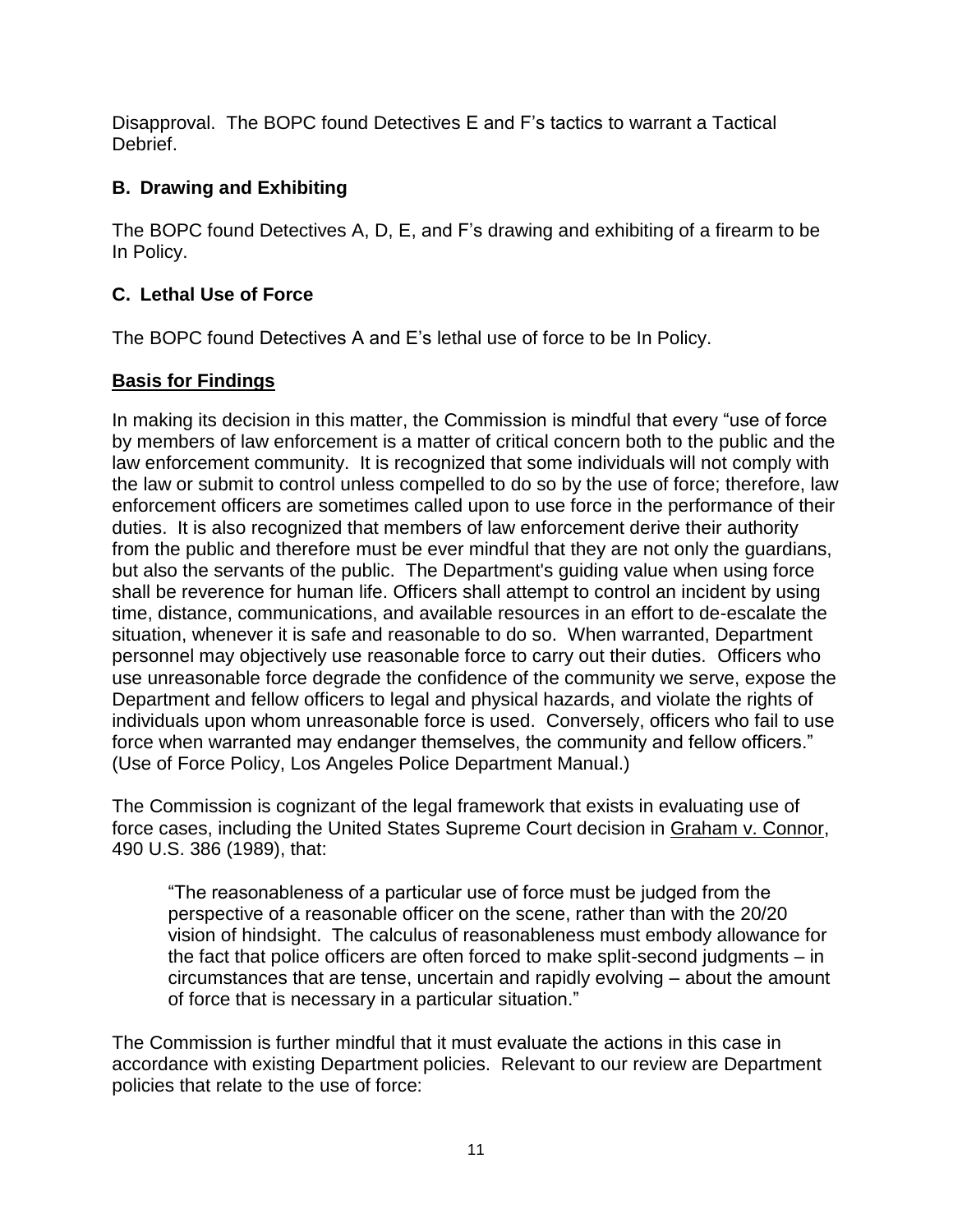Law enforcement officers are authorized to use deadly force to:

- Protect themselves or others from what is reasonably believed to be an imminent threat of death or serious bodily injury; or
- Prevent a crime where the subject's actions place person(s) in imminent jeopardy of death or serious bodily injury; or
- Prevent the escape of a violent fleeing felon when there is probable cause to believe the escape will pose a significant threat of death or serious bodily injury to the officer or others if apprehension is delayed. In this circumstance, officers shall to the extent practical, avoid using deadly force that might subject innocent bystanders or hostages to possible death or injury.

The reasonableness of an Officer's use of deadly force includes consideration of the officer's tactical conduct and decisions leading up to the use of deadly force. (Use of Force Policy, Los Angeles Police Department Manual.) An officer's decision to draw or exhibit a firearm should be based on the tactical situation and the officer's reasonable belief that there is a substantial risk that the situation may escalate to the point where deadly force may be justified. (Los Angeles Police Department Manual.)

Tactical de-escalation involves the use of techniques to reduce the intensity of an encounter with a subject and enable an officer to have additional options to gain voluntary compliance or mitigate the need to use a higher level of force while maintaining control of the situation. Tactical de-escalation does not require that an officer compromise his or her safety or increase the risk of physical harm to the public. De-escalation techniques should only be used when it is safe and prudent to do so. (Tactical De-Escalation Techniques, October 2016.)

- In its evaluation of this incident, the BOPC noted the following tactical considerations:
	- **1. Reverence for Human Life** (Substantial Deviation Detectives B and C)

Detective C formulated a plan that involved Witness A notifying him/her when the Subject left his room and came to the office. Additionally, Detective B approved of the plan to involve a civilian in the monitoring and notification of the Subject's movements.

Placing an uninvolved civilian in physical jeopardy should be avoided at every opportunity. Detectives B and C's decision to involve Witness A in the plan to apprehend the Subject was unreasonable and unnecessarily jeopardized the safety of that civilian. Additionally, involving an untested civilian as a part of the planned apprehension of this murder Subject potentially compromised their safety as they were unable to control if she would contact the Subject and notify him of the police presence.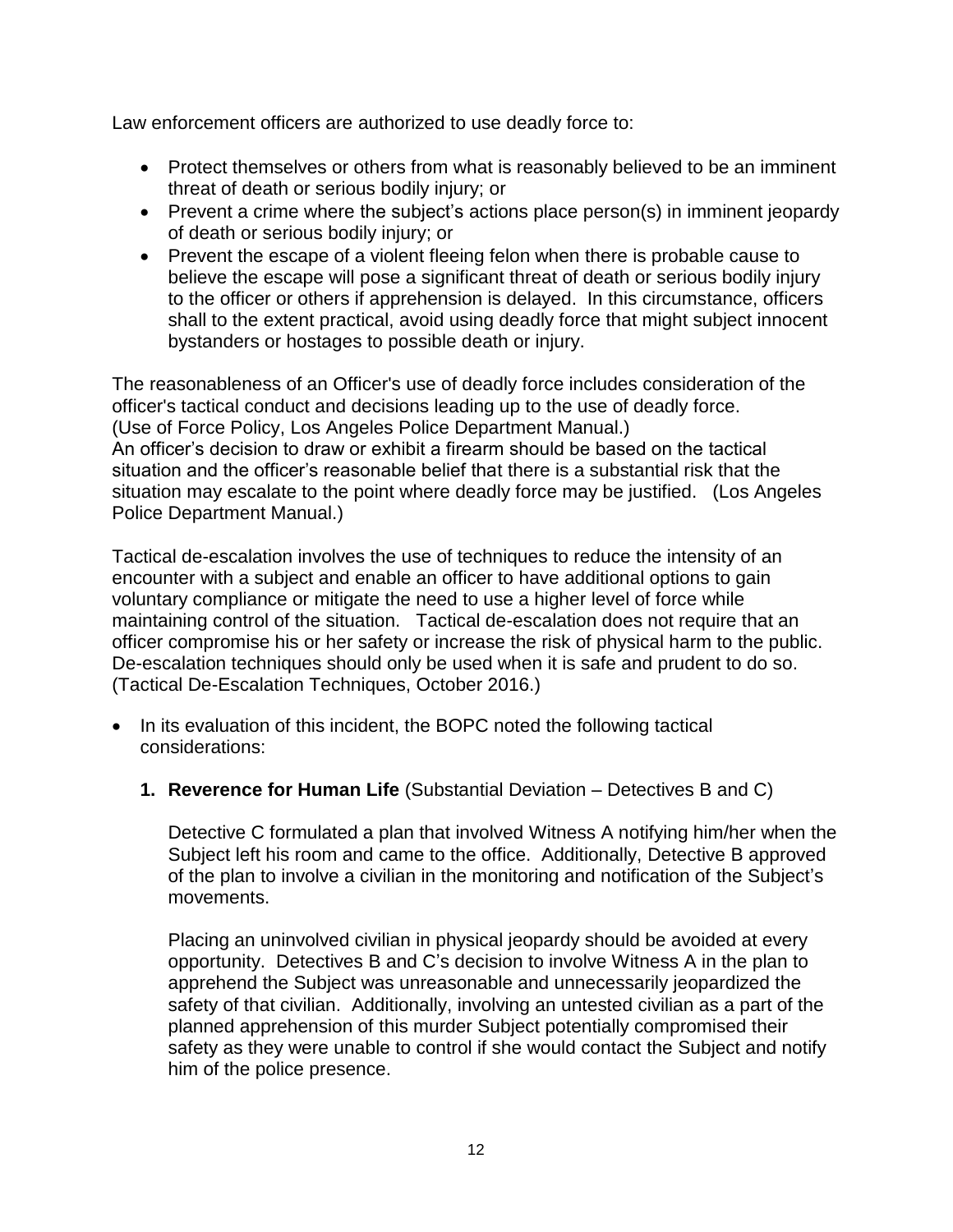The BOPC determined that Detective B and C's decision to involve a civilian as a part of their plan to apprehend a murder the Subject was a substantial deviation, without justification, from approved Department tactical training.

### **2. Tactical Planning/Utilizing Cover** (Substantial Deviation – Detectives A, B, C, and D)

Detective B approved a tactical plan that called for the team members to set up in the breezeway, without any available cover, as they prepared to take the Subject into custody. The utilization of cover enables an officer to confront an armed suspect while simultaneously minimizing the officer's exposure. As a result, the overall effectiveness of a tactical incident can be enhanced, while also increasing an officer's tactical options.

Operational success is based on the ability of the officers to effectively plan and approach each incident in a safe manner. Officers, when faced with an ongoing tactical situation, must remain alert to improve their overall safety, by their ability to recognize an unsafe situation and work collectively to ensure a successful resolution. A sound tactical plan should be implemented to ensure minimal exposure to the officers, while keeping in mind officer safety concerns.

In this case, Detective B discussed various tactical plans to take the Subject into custody with all members of the team. After weighing the different options, Detective B, as the IC, ultimately decided on a tactical plan to take the Subject into custody in the parking lot. This plan was contingent on the Subject entering the motel lobby to pay for another night, then exiting, and returning to his room. Detective B recognized that team members in the breezeway were in a position without cover. However, Detective B believed the tactical plan was optimal, as the team was in a position of concealment, with superior weaponry, and had planned for an element of surprise.

The BOPC was critical of Detective B's decision to approve a tactical plan that did not make proper use of cover and allowed the arrest team to be in close proximity to a possibly armed suspect. These factors provided the Subject a tactical advantage to observe the arrest team staging, arm himself, and ambush them in the breezeway.

While the BOPC appreciated Detective B's experience in apprehending murder Subject's, the BOPC would have preferred that Detective B place more weight on the possibility that the Subject would be armed. Although Detective B indicated that he/she knew the situation did not qualify as a barricaded Subject, the BOPC would have preferred for Detective B to contact SWAT to discuss the unique tactical situation that he/she and his/her team were faced with. Approaching the Subject without the benefit of cover placed the team at a distinct tactical disadvantage, and it would have been preferable to call the Subject out or consider the use of a vehicle or some other form of cover rather than plan to take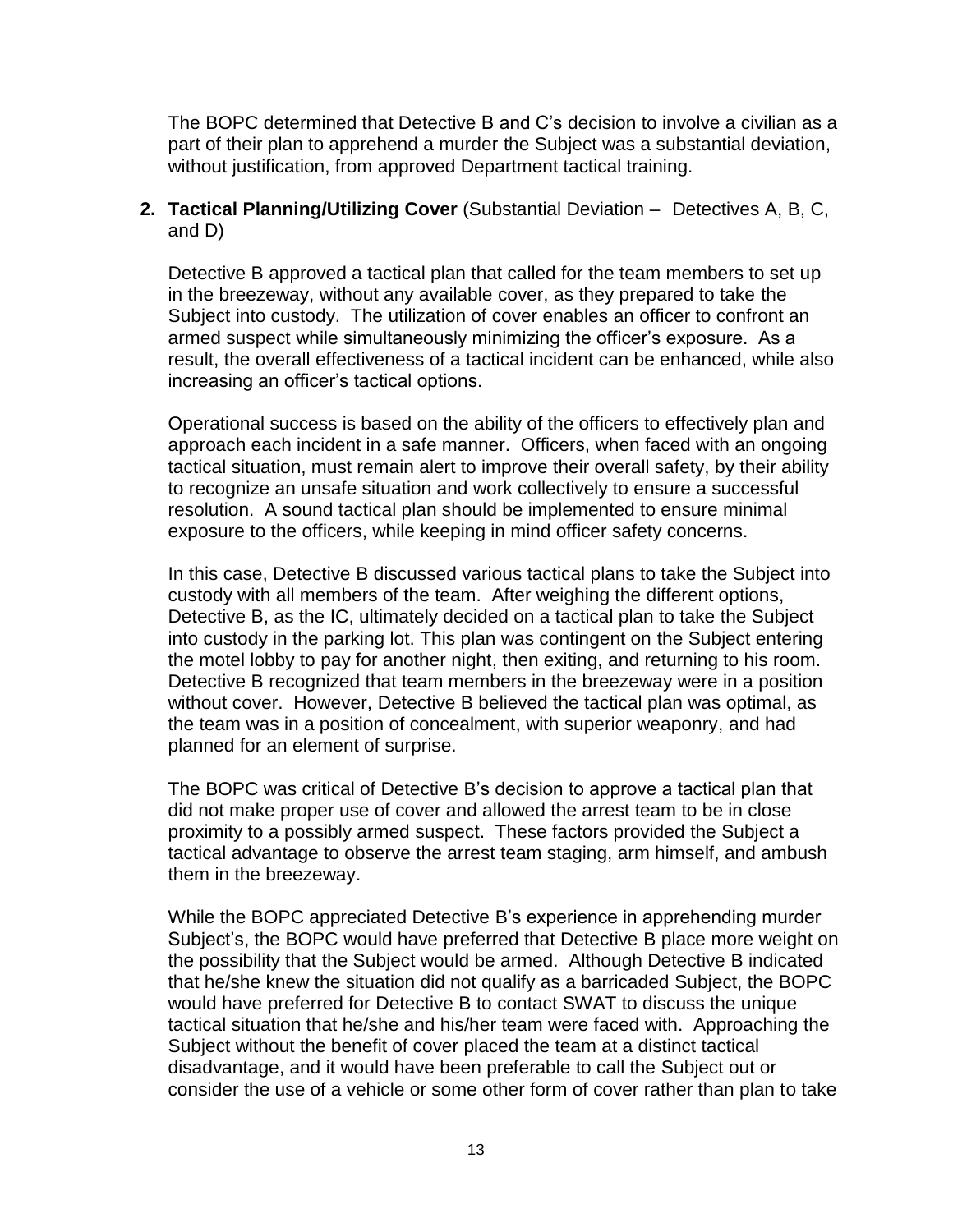the Subject into custody in the exposed courtyard. Based upon the totality of the circumstances, the BOPC determined that Detective B's decision to position the team members in the breezeway without the benefit of cover, was a substantial deviation, without justification, from approved Department tactical training.

Additionally, while Detective B had assumed the role of IC, Detectives A, C, and D were also Detective IIs and took part in the creation of the tactical plan. As Department supervisors, Detectives A, C, and D shared the responsibility for ensuring that the tactical plan was adequate and took into account cover and other officer safety concerns.

Based on the fact that Detectives A, D, and C knew of and approved the use of a plan that exposed the team to a potentially armed suspect without the benefit of cover, the BOPC determined that their decisions relative to the tactical planning was a substantial deviation, without justification, from approved Department tactical training.

### **3. Situational Awareness**

Officers, when faced with an ongoing tactical situation, must remain alert to improve their overall safety by their ability to recognize an unsafe situation and then work collectively to ensure a successful resolution.

In this case, Detectives C and F were directed to establish an Observation Post (OP) inside the motel parking lot and communicate pertinent information to the team members in the event the Subject exited his motel room. In order to safeguard the public and provide real time information during the tactical operation, the OP had to be in a position to monitor the entire property. This proved problematic, as the Subject's motel window overlooked the motel parking lot.

The BOPC noted that the detectives took measures to mitigate the potential risk, including keeping their vehicle secreted in an alcove, out of view of the Subject's room. The detectives maintained this position until Witness A notified them that the Subject was exiting the motel room. Once the Subject exited his room, they moved forward and parked their vehicle in an area of the parking lot behind another parked vehicle to ensure the greatest possible distance between them and the Subject. The detectives had no way of knowing that they would ultimately be downrange from the officers involved in the OIS, as the Subject chose the location of his assault on the officers lined up in the breezeway.

Based on the totality of the circumstances, the BOPC determined that the detectives' actions relating to situational awareness were not a substantial deviation from approved Department tactical training.

• The BOPC also considered the following: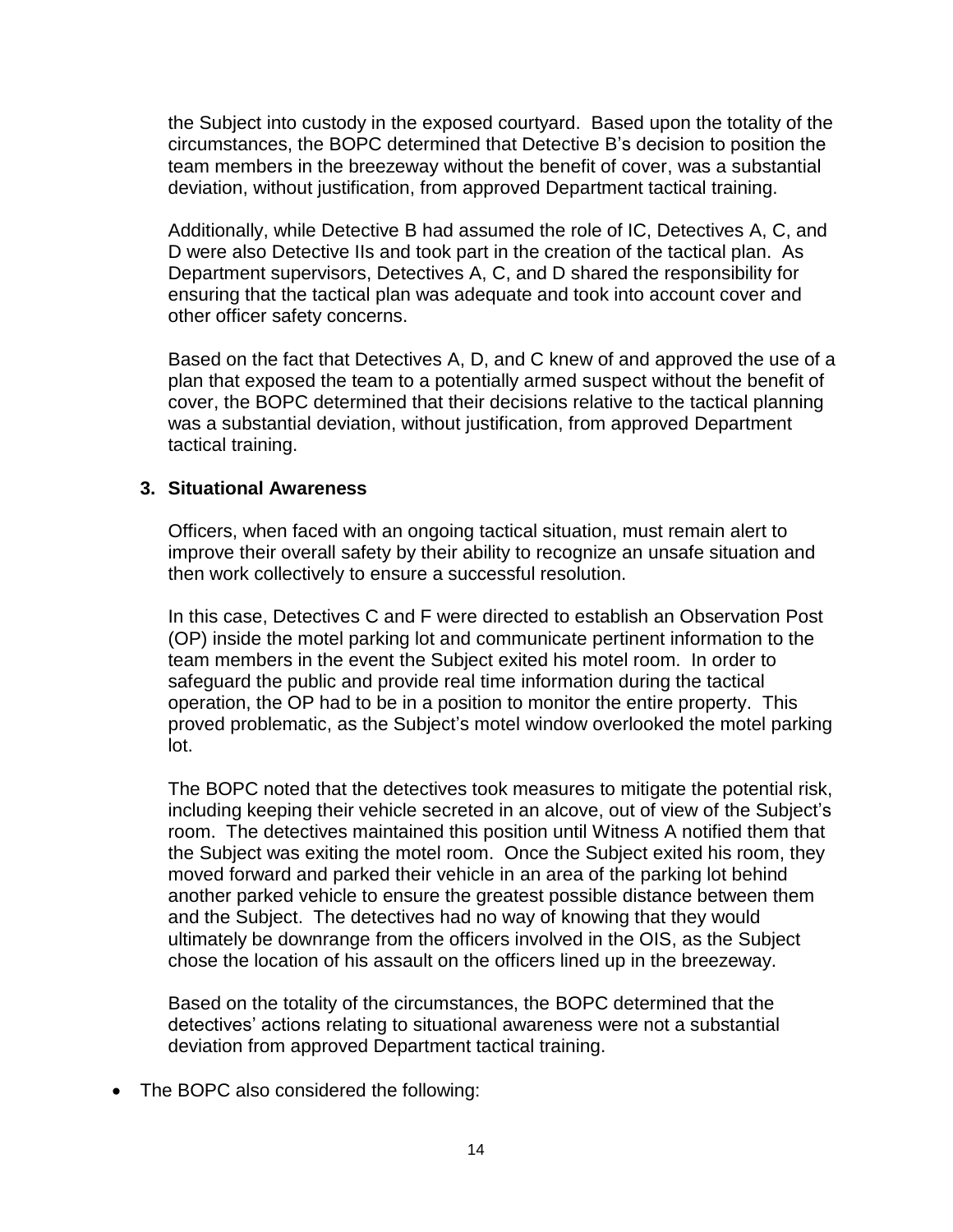### **1. Situational Awareness**

The investigation revealed that the sketch of the motel layout, drawn by Detective C, did not incorporate one of the office windows, which provided a view into the breezeway. Detective C was reminded that accurate information can improve the officers' overall safety and help recognize potential unsafe situations.

### **2. Ballistic Helmets**

The investigation revealed that the detectives did not don their ballistic helmets as they prepared to take the Subject into custody. All involved personnel are reminded of the importance of donning their ballistic helmets as soon as feasible while involved in a tactical situation with an armed suspect.

### **3. Code Six/Code Five**

l

The investigation revealed that when Detective B broadcast his/her status and location, he/she also broadcast that it was for a murder suspect. Detective B was reminded that when broadcasting information regarding a dangerous Subject, it is likely that nearby patrol units would respond to provide assistance. The BOPC would have preferred that Detective B also requested a Code Five<sup>1</sup> to advise nearby officers stay out of the area until they were needed.

### **4. Requesting Rescue Ambulance**

The investigation revealed the detectives did not request a second RA for the Subject immediately after he was taken into custody. It was noted however, that LAFD personnel were standing by and provided medical treatment to the Subject once the scene was secure and clear to enter.The officers were reminded to request an RA in a timely manner to ensure all parties are provided medical care as soon as practicable.

These topics were to be discussed during the Tactical Debrief.

• The evaluation of tactics requires that consideration be given to the fact that officers are forced to make split-second decisions under very stressful and dynamic circumstances. Tactics are conceptual and intended to be flexible and incident specific, which requires that each incident be looked at objectively and the tactics be evaluated based on the totality of the circumstances.

Each tactical incident also merits a comprehensive debriefing. In this case, there were identified areas where improvement could be made. A Tactical Debrief is the

<sup>1</sup> A Code Five is a radio code broadcast situationally, often by undercover officers, to indicate that they don't want an investigation interrupted by routine patrol officers.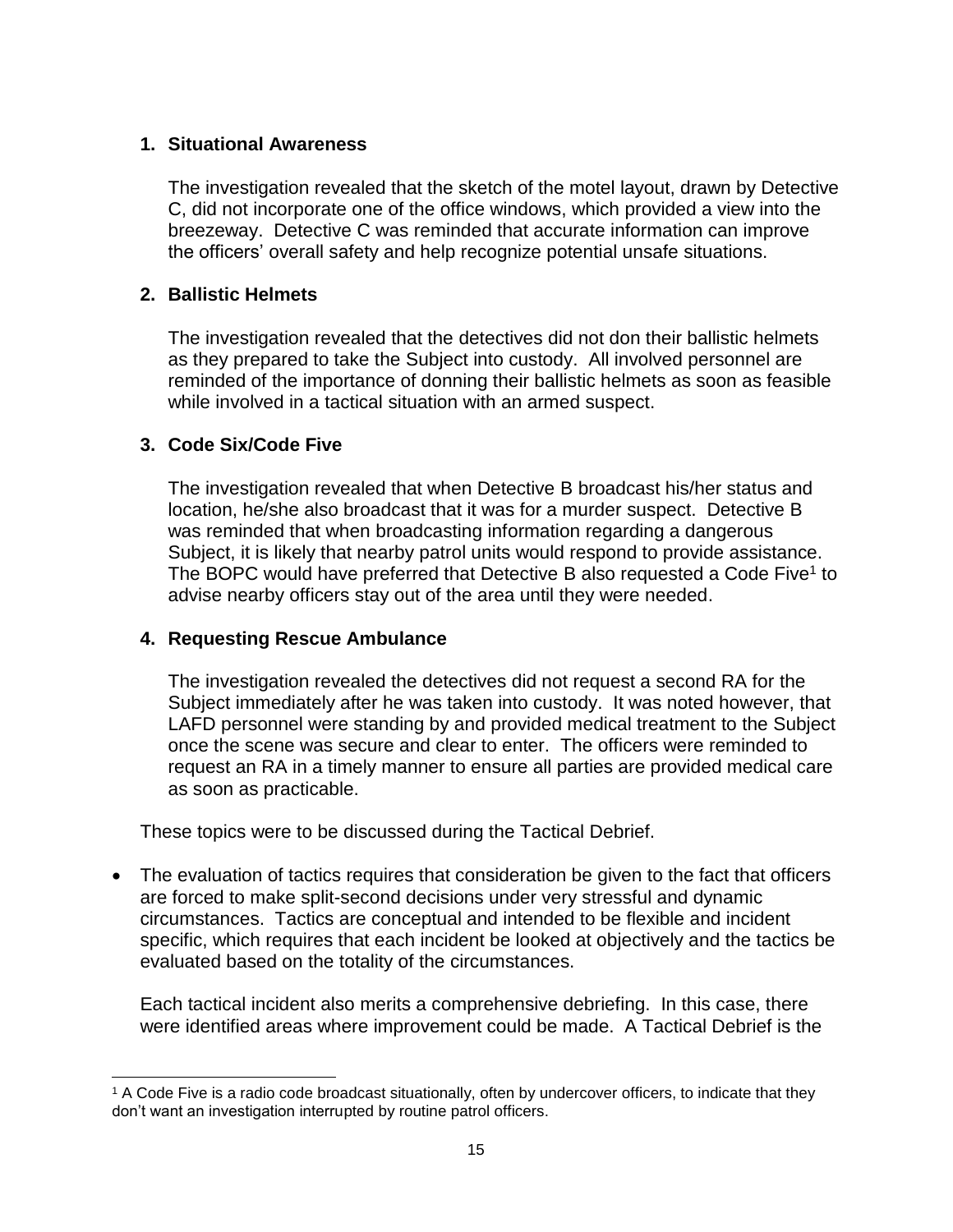appropriate forum for the involved personnel to discuss individual actions that took place during this incident.

The BOPC found Officers A, B, C, and D's tactics to warrant a finding of Administrative Disapproval. The BOPC found Detectives E and F's tactics to warrant a Tactical Debrief.

## **B. Drawing and Exhibiting**

• According to Detective A, he/she heard the OP broadcast that the Subject was out of his room and going to the lobby. Shortly thereafter, Detective A heard the OP directing the team members to move up to the breezeway. Detective A exited his/her vehicle and deployed his/her shotgun.

According to Detective A, as he/she fired his/her shotgun rounds at the Subject, he/she assessed and noted the Subject was not stopping and not going down. Detective A believed something was not right and that the shotgun was not working. After firing his/her last round, Detective A felt his/her shotgun go dry. Believing the shotgun was not working, Detective A released his/her hold on the shotgun, let the shotgun hang in a slung position, and drew his/her service pistol.

According to Detective D, he/she was fourth in the line of officers and his/her role was to arrest and utilize less-lethal force. Detective D began to reach down to open the TASER holster, when he/she saw a hand come around the corner holding a silver revolver. Detective D observed at least two rounds fired, in rapid succession. Detective D observed Detective E firing his/her gun and drew his/her service pistol.

According to Detective E, he/she saw the muzzle flash directed towards the wall where Detective E and the team members were standing, so he/she dropped the beanbag shotgun, drew his/her service pistol, and side stepped to the left.

According to Detective F, neither he/she nor Detective C were planning to engage. When the gunfire erupted, Detective F remained seated in his/her vehicle and ducked down. Once the gunfire stopped, Detective F exited his/her vehicle, proceeded around the front of his/her vehicle, drew his/her service pistol, and joined Detective C.

Based on the totality of the circumstances, the BOPC determined that an officer with similar training and experience as Detectives A, D, E, and F, while faced with similar circumstances, would reasonably believe that there was a substantial risk the situation may escalate to the point where deadly force may be justified.

Therefore, the BOPC found Detectives A, D, E, and F's drawing and exhibiting of a firearm to be In Policy.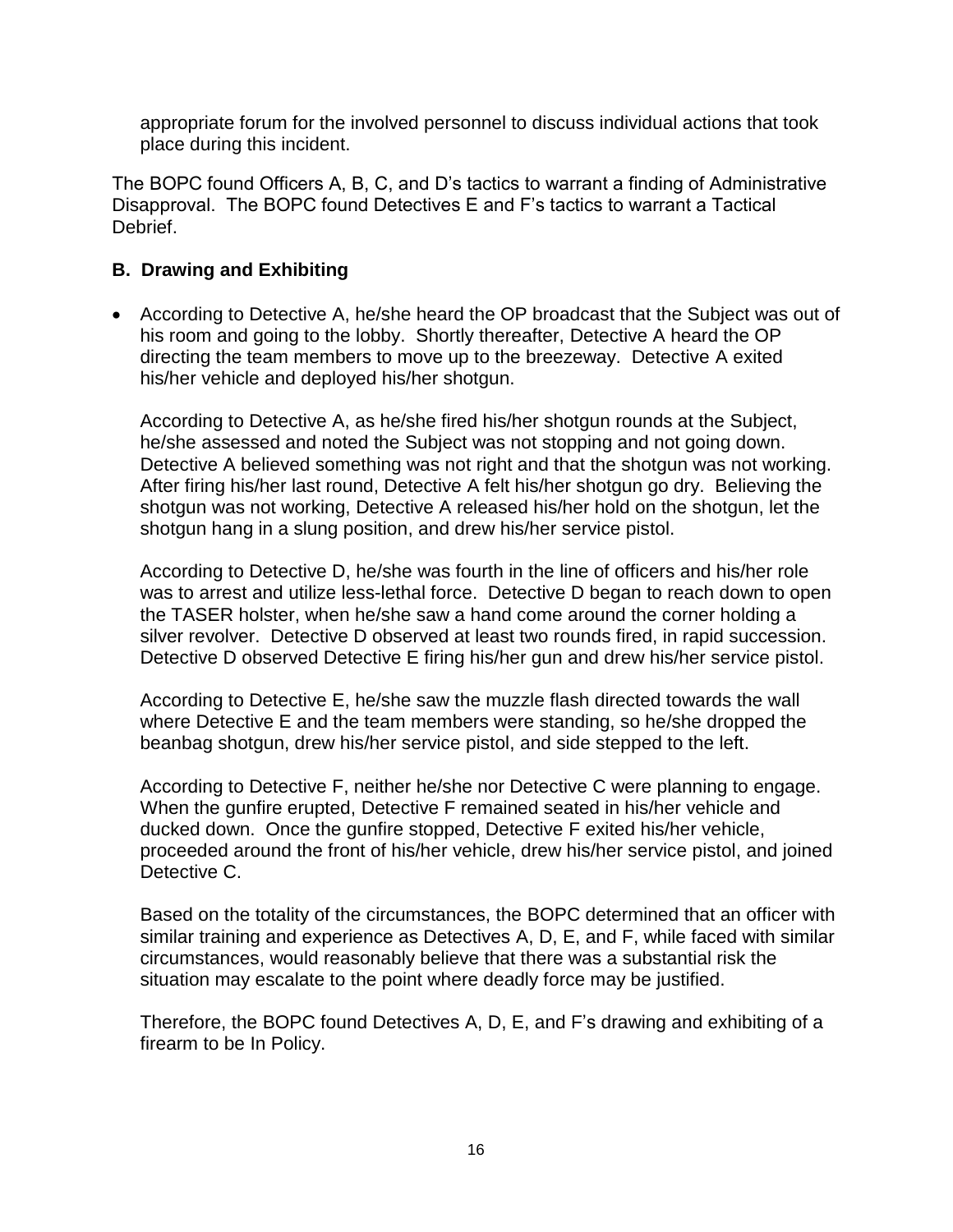### **C. Lethal Use of Force**

• **Detective A** – (shotgun, five rounds; pistol, three rounds)

According to Detective A, while in the breezeway, he/she observed a flash of movement in the window and advised the team members. Suddenly and without warning, the Subject appeared around the corner and actively fired upon the officers. Detective A recalled seeing a revolver right in front of him /her and the Subject's face behind it, looking Detective A dead in the eye, determined to kill Detective A. Believing the Subject was trying to kill him/her and his/her partners, Detective A fired five rounds from his/her shotgun at the Subject to stop the lethal threat.

Also according to Detective A, as he/she transitioned to his/her service pistol, the Subject was starting to go back, possibly retreating to the lobby or a position of cover. At this point, Detective A believed he/she was going to die, because he/she would not be able to unholster his/her service pistol quick enough. The Subject then began going down, while still armed with the handgun in his right hand. Detective A observed the Subject turning and looking back towards the officers in the breezeway as he fell to the ground. Believing the Subject was still shooting at Detective A and his/her partner officers, Detective A fired three rounds from his/her service pistol at the Subject to stop the threat.

The BOPC noted that this was a dynamic, rapidly evolving incident involving a murder Subject who had ambushed the officers. The BOPC reviewed the FID investigation and the surveillance video camera footage of both the motel lobby and the parking lot. Based on the totality of the circumstances, the BOPC determined that an officer with similar training and experience as Detective A (shotgun rounds 1- 5), would reasonably believe that the Subject's actions presented an imminent threat of death or serious bodily injury and that the lethal use of force would be objectively reasonable.

Therefore, the BOPC found Detective A's lethal use of force (shotgun rounds 1-5) to be in policy.

In evaluating Detective A's additional lethal use of force (service pistol rounds 1-3), the BOPC noted that the entire shooting, from the Subject's first round to Detective A's last round, was approximately six seconds. Detective A fired his/her shotgun rounds before transitioning to his/her service pistol. The BOPC reviewed footage of the motel surveillance video camera that captured the OIS and noted that it took Detective A approximately three seconds to transition to his/her service pistol before firing three rounds in less than one second. Detective A recalled rounds going by his/her head and perceived that the rounds he/she fired from his/her shotgun were not stopping the Subject, who was intent on killing him/her and the other officers.

According to Detective A, upon transitioning to his/her service pistol, his/her perception remained that as the Subject was going down, he still posed a threat and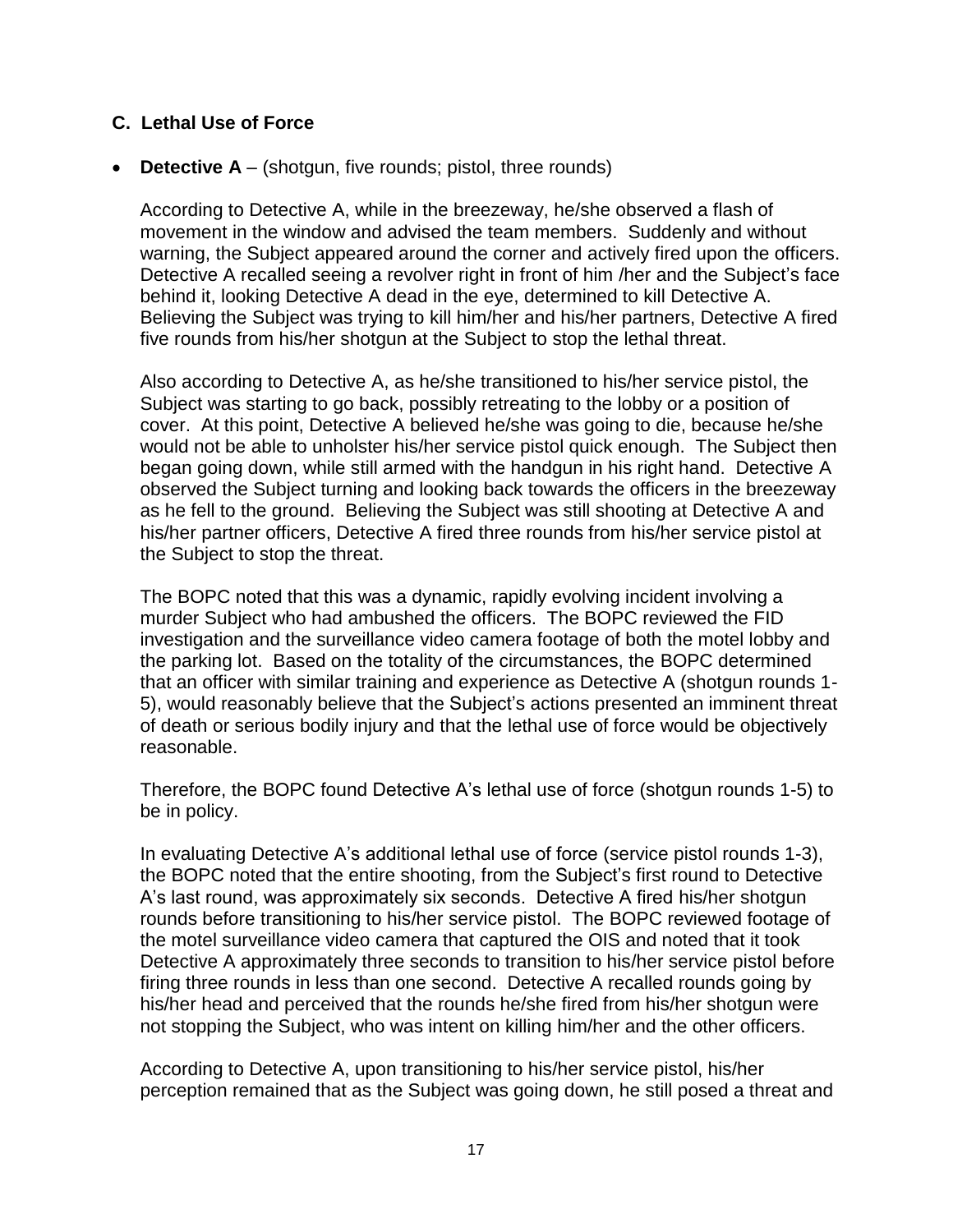was not giving up. The BOPC believed that it was reasonable for Detective A to perceive a continued imminent threat of death or serious bodily injury by the Subject, such that the situation justified the use of lethal force when he/she fired his service pistol and therefore, Detective A's lethal use of force was objectively reasonable.

Therefore, the BOPC found Detective A's lethal use of force (service pistol rounds 1- 3) to be in policy.

• **Detective E** – (pistol, seven rounds)

According to Detective E, as the team members were waiting for an update from the OP, he/she heard someone say, "Somebody just poked their head out of that window." Approximately one second later, Detective E heard approximately six or seven small caliber rounds being fired, accompanied by muzzle flash. Detective E was certain that he/she and his/her fellow officers were getting shot at.

Detective E saw the muzzle flash directed towards the wall where he/she and the team members were standing, dropped the beanbag shotgun, drew his/her service pistol, and side stepped to the left. As Detective E moved to his/her left, he/she heard SA A utter a distinctive noise of pain. Based on the muzzle flash, the sound made by SA A and the way he/she slumped over, Detective E knew SA A had been shot. Detective E's primary goal at that point was to protect SA A, him/herself, and his/her fellow officers.

Detective E's training kicked in as he/she moved to look for the threat. Detective E was unaware of Detective A's location or condition as he/she continued to side step to his left, bypassing SA A. Detective E observed the Subject on the ground, lying to one side with his head turned, looking directly at Detective E. Although the Subject's right hand was concealed from his/her view, Detective E was still hearing gunshots and observing smoke. Certain that the Subject was actively shooting at him/her, Detective E fired seven rounds from his/her service pistol at the Subject to stop the threat.

In evaluating Detective E's lethal use of force, the BOPC considered several factors in evaluating its reasonableness. In this case, Detective E heard gunshots, observed muzzle flash, and observed Detective A and SA A engaged in a gunfight with the Subject. Detective E also observed SA A back away after apparently being struck by gunfire. Detective E moved behind SA A and then forward in front of him/her to shield him from gunfire. Detective E rounded a blind corner to engage an armed murder Subject that had just fired on and struck an officer. Based on his/her observations, Detective E believed the Subject was shooting at him/her while lying on the ground and he returned fire.

The BOPC looked closely at Detective E's service pistol rounds after the Subject had fallen to the ground. While the BOPC was critical of the tactical planning that placed Detective E in the position he/she was in, the BOPC took into consideration